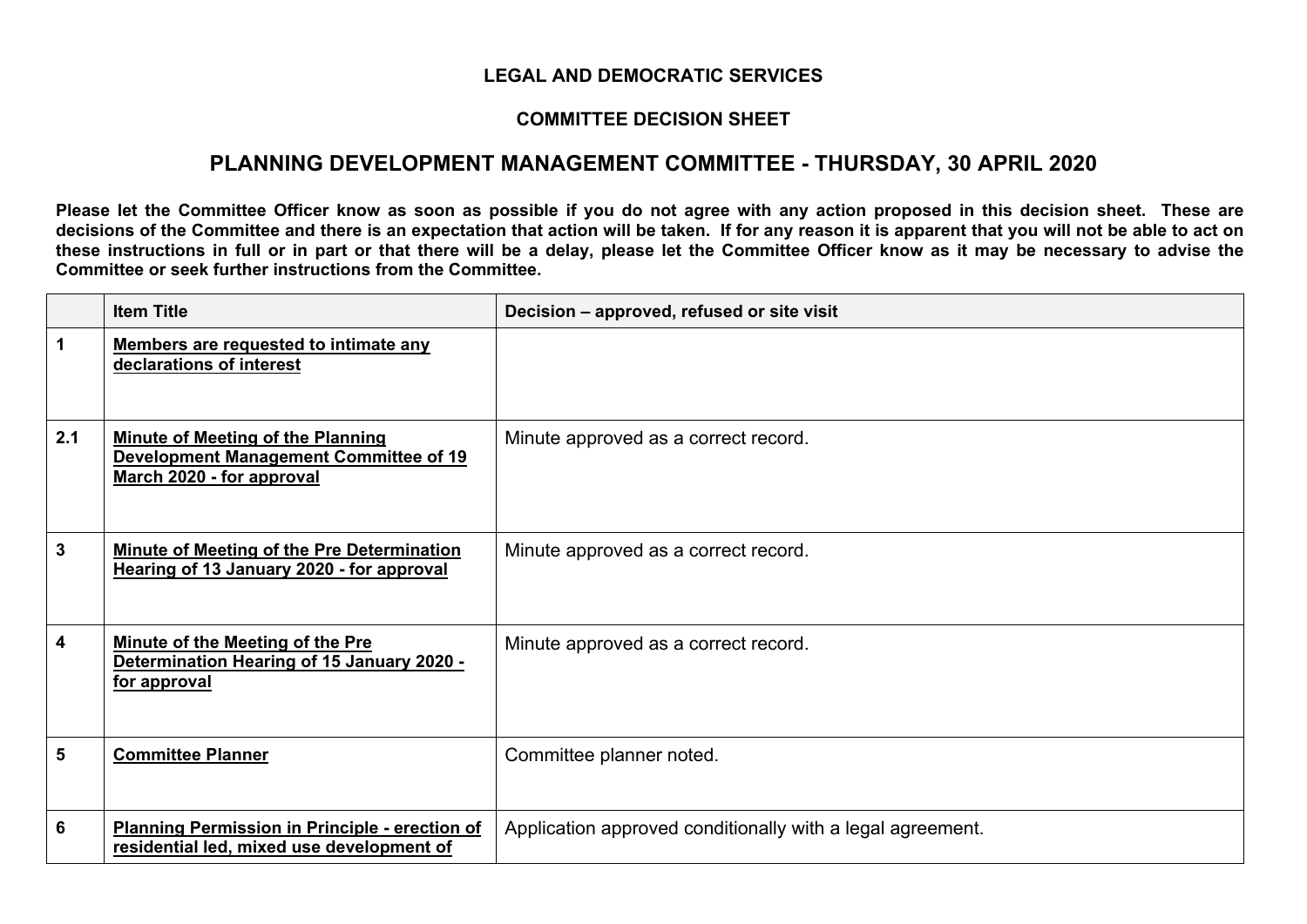|   | <b>Item Title</b>                                                                                                                                                                                                                                                                                                                                                                                                            | Decision - approved, refused or site visit                                                                                                                                                                                                                                                                                                  |
|---|------------------------------------------------------------------------------------------------------------------------------------------------------------------------------------------------------------------------------------------------------------------------------------------------------------------------------------------------------------------------------------------------------------------------------|---------------------------------------------------------------------------------------------------------------------------------------------------------------------------------------------------------------------------------------------------------------------------------------------------------------------------------------------|
|   | approximately 550 homes, community and<br>sports facilities, retail (Classes 1, 2, 3 and Sui<br>Generis) with associated landscaping, open<br>space and infrastructure - Cloverhill<br>Aberdeen<br>Planning Reference - 191171                                                                                                                                                                                               |                                                                                                                                                                                                                                                                                                                                             |
|   | All documents associated with this<br>application can be found at the following link<br>and enter the reference number above:-<br>Link.                                                                                                                                                                                                                                                                                      |                                                                                                                                                                                                                                                                                                                                             |
|   | Planning Officer: Gavin Evans                                                                                                                                                                                                                                                                                                                                                                                                |                                                                                                                                                                                                                                                                                                                                             |
| 7 | <b>Detailed Planning Permission - major</b><br>development consisting of demolition and<br>redevelopment of the existing site to form a<br>mixed use office-led development - Aberdeen<br><b>Market</b><br>Planning Reference - 190312<br>All documents associated with this<br>application can be found at the following link<br>and enter the reference number above:-<br>Link.<br><b>Planning Officer: Matthew Easton</b> | Application approved conditionally in line with the conditions in the report and an extra<br>condition to be added in regards to Electric Vehicle Charging Points, and to withhold<br>consent until a legal agreement is secured to deliver<br>developer obligations towards core paths, open space and provision of a car club<br>vehicle. |
| 8 | <b>Detailed Planning Permission - erection of</b><br>shed - 17 School Avenue Aberdeen<br>Planning Reference - 200344<br>All documents associated with this<br>application can be found at the following link<br>and enter the reference number above:-                                                                                                                                                                       | Application approved unconditionally.                                                                                                                                                                                                                                                                                                       |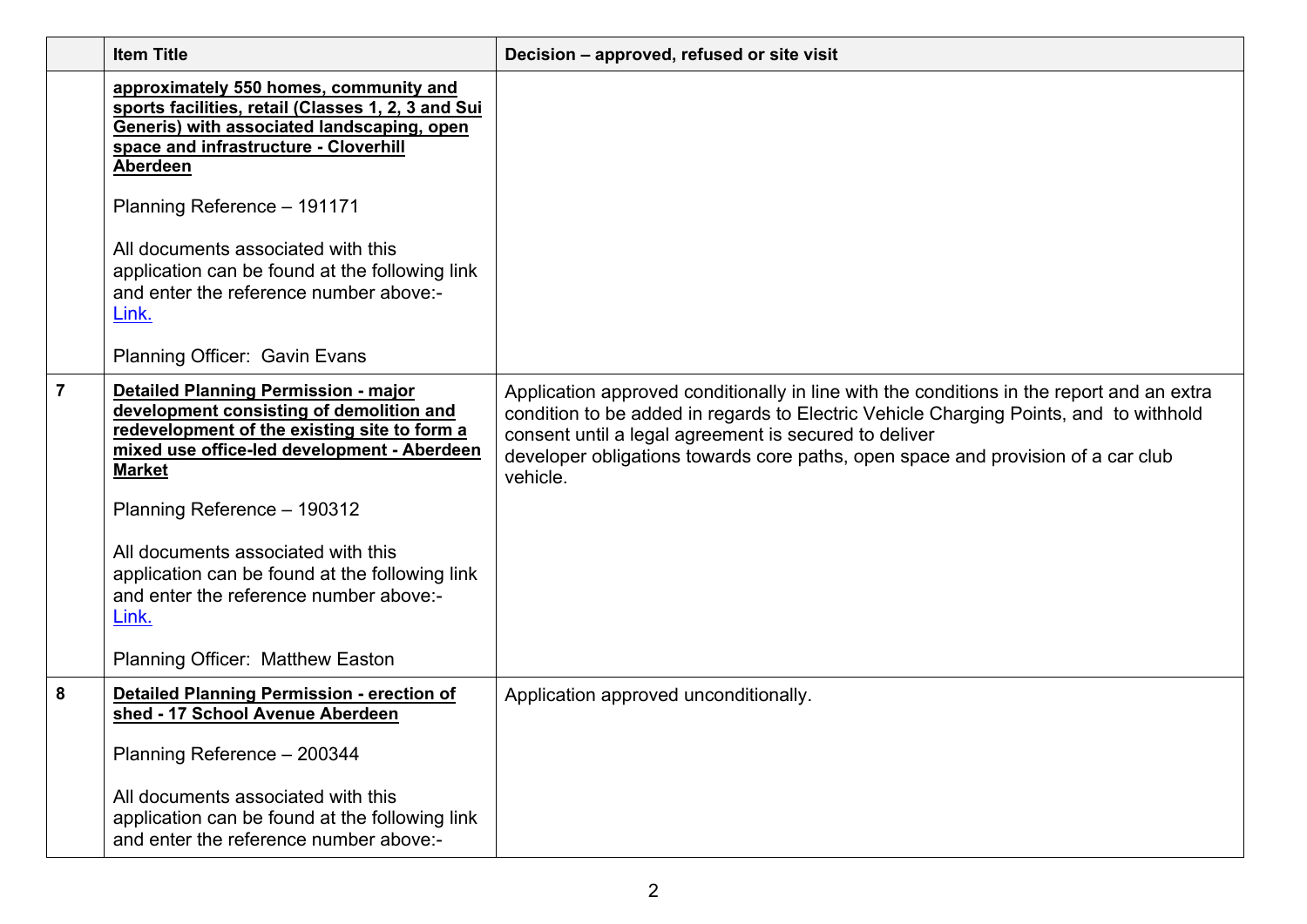|     | <b>Item Title</b>                                                                                                                                                                                                                                                                                                                                                                                                                                                                                                       | Decision - approved, refused or site visit                                                                                                                                                                                                                                                                                                                                                                                                                                                                                                                                                                                                                                                                                                                                                                                                                                                                                                                                                                                                                                                                                                                                                                                                                                                                                                                                                                                                                                                                                                                             |
|-----|-------------------------------------------------------------------------------------------------------------------------------------------------------------------------------------------------------------------------------------------------------------------------------------------------------------------------------------------------------------------------------------------------------------------------------------------------------------------------------------------------------------------------|------------------------------------------------------------------------------------------------------------------------------------------------------------------------------------------------------------------------------------------------------------------------------------------------------------------------------------------------------------------------------------------------------------------------------------------------------------------------------------------------------------------------------------------------------------------------------------------------------------------------------------------------------------------------------------------------------------------------------------------------------------------------------------------------------------------------------------------------------------------------------------------------------------------------------------------------------------------------------------------------------------------------------------------------------------------------------------------------------------------------------------------------------------------------------------------------------------------------------------------------------------------------------------------------------------------------------------------------------------------------------------------------------------------------------------------------------------------------------------------------------------------------------------------------------------------------|
|     | Link                                                                                                                                                                                                                                                                                                                                                                                                                                                                                                                    |                                                                                                                                                                                                                                                                                                                                                                                                                                                                                                                                                                                                                                                                                                                                                                                                                                                                                                                                                                                                                                                                                                                                                                                                                                                                                                                                                                                                                                                                                                                                                                        |
|     | Planning Officer: Gavin Clark                                                                                                                                                                                                                                                                                                                                                                                                                                                                                           |                                                                                                                                                                                                                                                                                                                                                                                                                                                                                                                                                                                                                                                                                                                                                                                                                                                                                                                                                                                                                                                                                                                                                                                                                                                                                                                                                                                                                                                                                                                                                                        |
| 9.1 | Detailed Planning Permission - change of use<br>of land for the erection of a chalet/mobile<br>home - Baads Farm Aberdeen<br>Planning Reference - 200040<br>All documents associated with this<br>application can be found at the following link<br>and enter the reference number above:-<br>Link.<br>Planning Officer: Gavin Clark                                                                                                                                                                                    | Application refused.                                                                                                                                                                                                                                                                                                                                                                                                                                                                                                                                                                                                                                                                                                                                                                                                                                                                                                                                                                                                                                                                                                                                                                                                                                                                                                                                                                                                                                                                                                                                                   |
| 10  | <b>Planning Permission in Principle - residential</b><br>led development for the retired/elderly, a 50<br>bedroom care home and approximately<br>500sqm of ancillary retail/community use,<br>together with public open space and<br>associated infrastructure including a link<br>road - Inchgarth Aberdeen<br>Planning Reference - 181224<br>All documents associated with this<br>application can be found at the following link<br>and enter the reference number above:-<br>Link.<br>Planning Officer: Lucy Greene | Application approved subject to conditions as identified in the Committee Report on the<br>application and to withhold consent until a legal agreement is secured to deliver<br>1. payment of the developer obligations contributions and provision of affordable<br>housing as identified in the Developer Obligations Team response;<br>2. an age restriction on occupation of the housing for over 55s only – on the basis<br>that no contribution has been requested towards education;<br>3. infrastructure including the link road, community facility and public open space<br>and their control through phasing to ensure that these elements are delivered<br>prior to the first occupation of any residential unit on the application site.<br>4. maintenance of public open space within the development;<br>5. control on the height of the development – for example, to a maximum of 2.5<br>storeys; and<br>6. improvement to the bus stop on North Deeside Road.<br>The reason for approval is:<br>That the proposal would result in the provision of much needed retirement housing in the<br>area which has a high proportion of retired people and that there would be community<br>benefits delivered in terms of the community facility and by the link road which would<br>reduce traffic and result in associated improvements to road safety, congestion and<br>amenity on adjoining residential streets. The link road is considered to be supported by<br>the Access from the South Study and the Strategic Infrastructure Plan. The proposal |